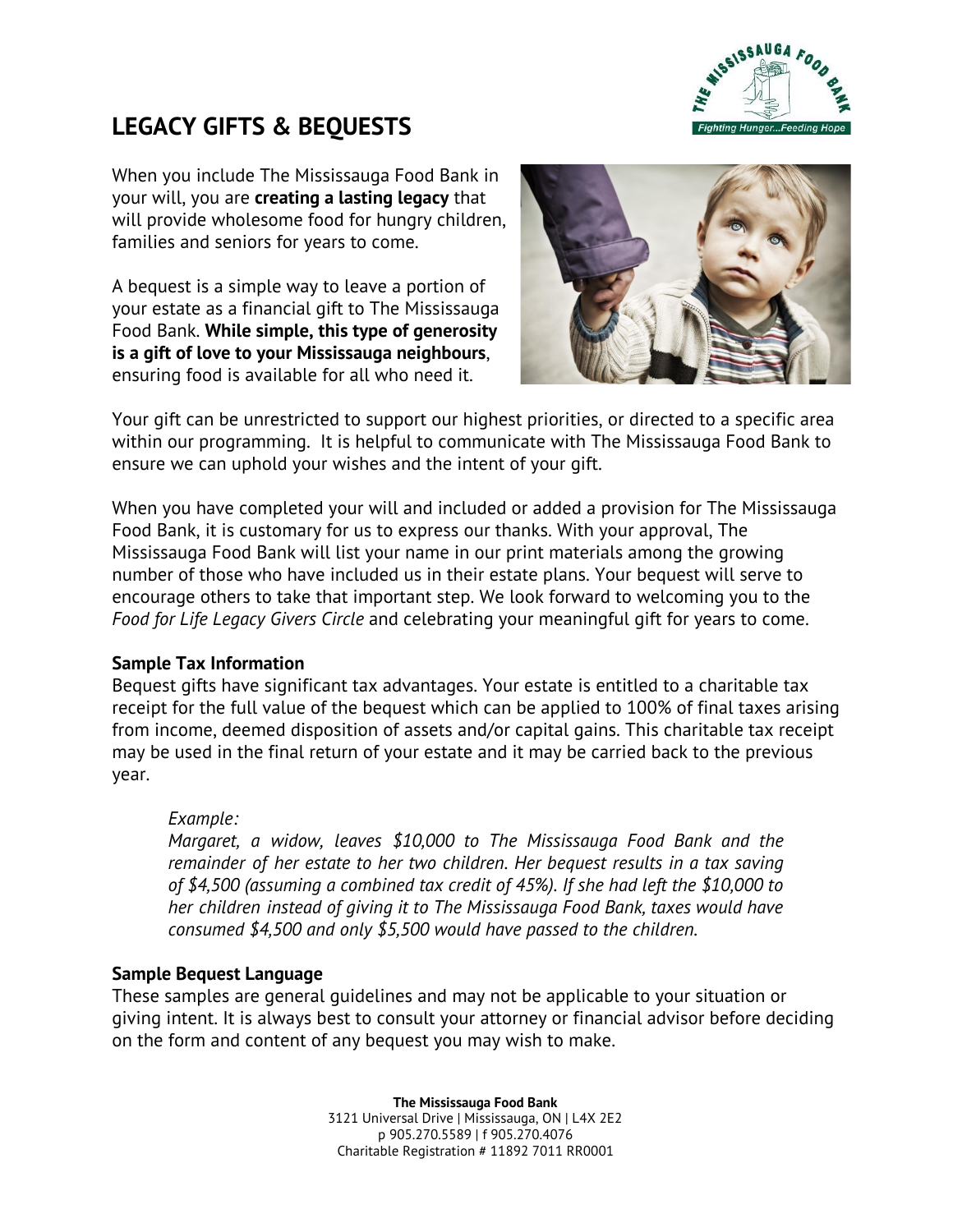#### **1. For a specific outright bequest in will:**

Specific dollar amount: "I bequeath the sum of \$\_\_\_\_\_\_ to The Mississauga Food Bank, Mississauga ON L4X 2E2, to be used or disposed of as its Board of Directors in its sole discretion deems appropriate.

Specific property (personal property): "I bequeath <DESCRIPTION OF PROPERTY> to The Mississauga Food Bank, Mississauga ON L4X 2E2, to be used or disposed of as its Board of Directors in its sole discretion deems appropriate."

Specific property (real estate): "I devise all of my right, title and interest in and to the real estate located at<DESCRIPTION OF PROPERTY> to The Mississauga Food Bank, Mississauga ON L4X 2E2, to be used or disposed of as its Board of Directors in its sole discretion deems appropriate."

## **2. For a share of or entire residue of estate:**

"I devise and bequeath (all/or \_\_\_\_\_%) of the remainder of my property to The Mississauga Food Bank, Mississauga ON L4X 2E2, to be used or disposed of as its Board of Directors in its sole discretion deems appropriate."

### **3. Conditional bequest in will:**

"If my husband/wife does not survive me, I bequeath the sum of  $\oint$  to The Mississauga Food Bank, Mississauga ON L4X 2E2, to be used or disposed of as its Board of Directors in its sole discretion deems appropriate."

## **4. Bequest with a specific purpose:**

If the gift to The Mississauga Food Bank is for a purpose other than The Mississauga Food Bank's unrestricted use, insert the restriction in place of the words "to be used or disposed of as its Board of Directors in its sole discretion deems appropriate." For example:

"I bequeath the sum of  $\oint$  to The Mississauga Food Bank, Mississauga ON L4X 2E2, for the following use and purpose: <DESCRIPTION OF PURPOSE>."

"I devise and bequeath (all/or \_\_\_\_\_%) of the remainder of my property to The Mississauga Food Bank, Mississauga ON L4X 2E2, for the following use and purpose: <DESCRIPTION OF PURPOSE>."

> **The Mississauga Food Bank** 3121 Universal Drive | Mississauga, ON | L4X 2E2 p 905.270.5589 | f 905.270.4076 Charitable Registration # 11892 7011 RR0001